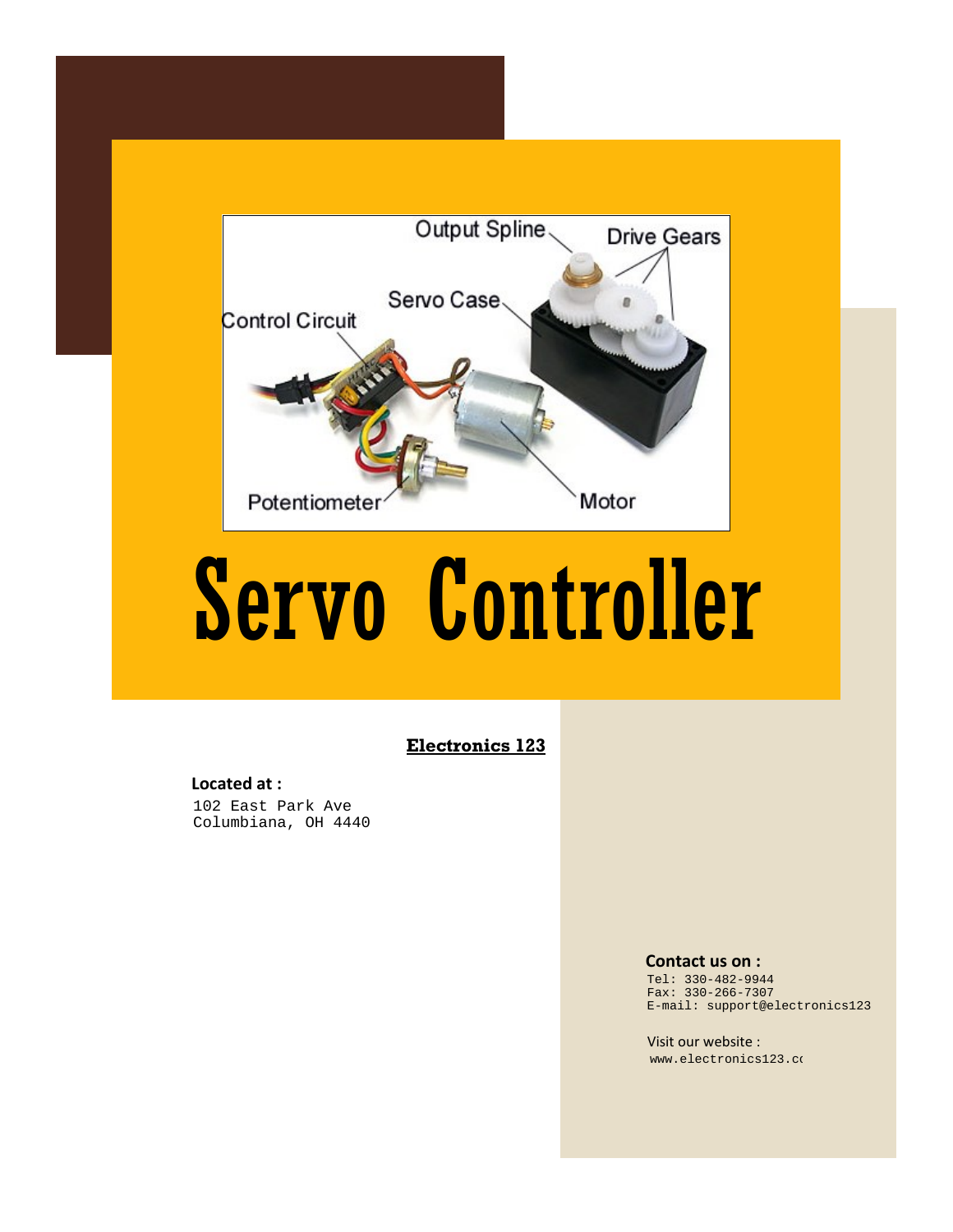#### What is a Servomotor

To fully understand how the servo works, you need to take a look under the hood. Inside there is a pretty simple set-up, a small [DC](http://www.jameco.com/webapp/wcs/stores/servlet/JamecoSearch?langId=-1&storeId=10001&catalogId=10001&categoryName=category_root&subCategoryName=Electromechanical&category=35&refine=1&position=1&history=28hlc38h%7CfreeText%7Edc%2Bmotor%5Esearch_type%7Ejamecoal)  [motor,](http://www.jameco.com/webapp/wcs/stores/servlet/JamecoSearch?langId=-1&storeId=10001&catalogId=10001&categoryName=category_root&subCategoryName=Electromechanical&category=35&refine=1&position=1&history=28hlc38h%7CfreeText%7Edc%2Bmotor%5Esearch_type%7Ejamecoal) [potentiometer,](http://www.jameco.com/webapp/wcs/stores/servlet/JamecoSearch?langId=-1&storeId=10001&catalogId=10001&categoryName=category_root&subCategoryName=Passive%20Components&category=20&refine=1&position=1&history=d0ww5ora%7CfreeText%7Epotentiometer%5Esearch_type%7Eja) and a control circuit. The motor is attached by gears to the control wheel. As the motor rotates, the potentiometer's resistance changes, so the control circuit can precisely regulate how much movement there is and in which direction.

When the shaft of the motor is at the desired position, [power](http://www.jameco.com/webapp/wcs/stores/servlet/JamecoSearch?langId=-1&storeId=10001&catalogId=10001&categoryName=category_root&subCategoryName=Power%20Supplies%20%26%20Wall%20Adapters&category=45) supplied to the motor is stopped. If not, the motor is turned in the appropriate direction. The desired position is sent via electrical pulses through the [signal wire.](http://www.jameco.com/webapp/wcs/stores/servlet/JamecoSearch?langId=-1&storeId=10001&catalogId=10001&categoryName=cat_25&subCategoryName=Wire%20%26%20Cable%20%2F%20Bulk%20Wire&category=2550&refine=1&position=1&history=wus4q9hh%7CsubCategoryName%7EWire%2B%2526) The motor's speed is proportional to the difference between its actual position and desired position. So if the motor is near the desired position, it will turn slowly, otherwise it will turn fast. This is called **proportional control.** This means the motor will only run as hard as necessary to accomplish the task at hand, a very efficient little guy.

#### How is the servo controlled

Servos are controlled by sending an electrical pulse of variable width, or **pulse width modulation** (PWM), through the control wire. There is a minimum pulse, a maximum pulse, and a repetition rate. A servo motor can usually only turn 90 degrees in either direction for a total of 180 degree movement. The motor's neutral position is defined as the position where the servo has the same amount of potential rotation in the both the clockwise or counterclockwise direction. The PWM sent to the [motor](http://www.jameco.com/webapp/wcs/stores/servlet/JamecoSearch?langId=-1&storeId=10001&catalogId=10001&freeText=motor&search_type=jamecoall) determines position of the shaft, and based on the duration of the pulse sent via the control wire, the [rotor](http://www.jameco.com/webapp/wcs/stores/servlet/JamecoSearch?langId=-1&storeId=10001&catalogId=10001&categoryName=cat_3540&subCategoryName=Electromechanical%20%2F%20Switches%20%2F%20Rotary&category=354055&refine=1&position=1&history=kv7hqebe%7CfreeText%7Eroto) will turn to the desired position. The servo motor expects to see a pulse every 20 milliseconds (ms) and the length of the pulse will determine how far the motor turns. For example, a 1.5ms pulse will make the motor turn to the 90-degree position. Shorter than 1.5ms moves it to 0 degrees, and any longer than 1.5ms will turn the servo to 180 degrees, as diagramed below



## Servo Motor Applications

Servos are used in radio-[controlled airplanes](http://www.amazon.com/gp/product/B002B0N5R2/ref=as_li_qf_sp_asin_tl?ie=UTF8&camp=1789&creative=9325&creativeASIN=B002B0N5R2&linkCode=as2&tag=jameco0b-20) to position control surfaces like elevators, [rudders,](http://www.amazon.com/gp/product/B000H67DDY/ref=as_li_tf_tl?ie=UTF8&camp=1789&creative=9325&creativeASIN=B000H67DDY&linkCode=as2&tag=jameco0b-20) walking a [robot,](http://www.jameco.com/webapp/wcs/stores/servlet/JamecoSearch?langId=-1&storeId=10001&catalogId=10001&categoryName=category_root&subCategoryName=Robotics&category=75&refine=1&position=1&history=r6g8kbm7%7CfreeText%7Erobot%2Bkit%5esearch_type%7Ejame) or operating [grippers.](http://www.jameco.com/webapp/wcs/stores/servlet/ProductDisplay?langId=-1&productId=358811&position=1&category=7540&catalogId=10001&subCategoryName=Robotics+%2F+Mechanical&storeId=10001&refine=1&app.products.maxperpage=15&parentCategoryId=75%24%247540&categ) Servo motors are small, have built-in control circuitry and have good power for their size.

In food services and pharmaceuticals, the tools are designed to be used in harsher environments, where the potential for corrosion is high due to being washed at high pressures and temperatures repeatedly to maintain strict hygiene standards. Servos are also used in **in-line manufacturing**, where high repetition is needed yet precise work is necessary.

Of course, you don't have to know how a servo works to use one, but as with most electronics, the more you understand, the more doors open for [expanded projects](http://www.jameco.com/Jameco/Pressroom/DIY.html) and projects' capabilities. Whether you're a [hobbyist building robots,](http://www.jameco.com/Jameco/workshop/diy/rodney.html) an engineer designing industrial systems, or just constantly curious, where will servo motors take you?

#### In workshop

Last weekend we briefly covered the working of a servo motor, we explained the basic principals of the controller circuit, we manufactured our own PCB's and we successfully assembled and tested each circuit. Now I will fill in the missing links and go in depth on the working of this circuit and the motor driver built into the servo casing.

#### The servo Brain

This is the circuit inside the servo casing, this circuit is tasked with decoding the pulse width and comparing the on period to a preset value read from the internal potentiometer. This can be done with a microcontroller or a rather complex digital and analog network of IC's.

The working principle behind this concept is by comparison, the complexity and size of the circuit is determined by the method used to do the decoding.

If you do the decoding with a microcontroller you setup the microcontroller in your hardware as a pulse counter, internally a cheep microcontroller typically has 2 or 3 timers. Usually two 8 bit and one 16bit timer. You can use any of these timers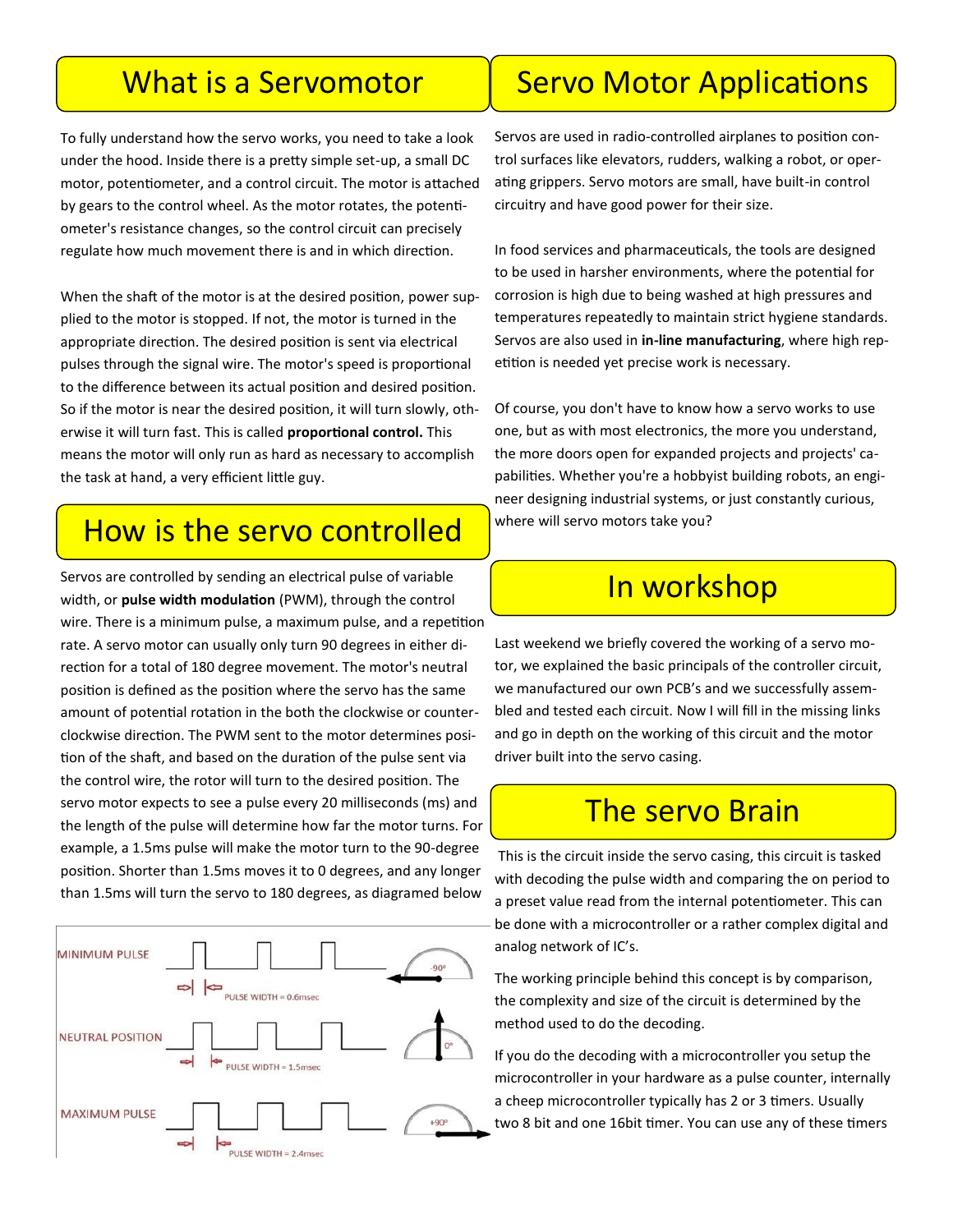as long as your timer has a counter function internally that is latchable to your external setup. You will typically setup your code to have a reference timer running in the back ground. Lets say for arguments sake timer 1 is latched to your signal, and timer 0 is your reference timer running internally, timer 0 will have to have an overflow period longer than your signal feed rate, or you will end up reading no pulse hence making your servo change position continuously. Timer 0 will trigger an interrupt on overflow (reaching max count value) and then you can tell the microcontroller to read the value stored in timer1's register.

Timer 1 can be setup to start counting if it gets a positive going edge, (from low to high), and to stop counting if the edge goes negative again. This value read by timer 1 will be the on period of the signal. By mathematically manipulating the value in your code you can get a value ranging from 0 to what ever you want. But since this timer is 16 bit in most situations and to get the best accuracy you will work with the largest number possible.

So lets say for arguments sake an on period of 0.6ms gives you a value of 600, and an on period of 2.4ms gives you a value of 2400. this is a rather nice range to work with.

Next you will read your potentiometer value with the microcontrollers internal ADC. This will give you a value of say 0 for –90 deg, and a value of 1023 for +90deg. By comparing the values of the timer and the ADC with the correct mathematical expression you can determine the direction of rotation as well as the position of the servo with pin point accuracy.

### Interfacing to the real world

"The real world", your application, here is some real hidden factors to consider. Microcontrollers can not do more than one thing at a time. They can not multitask. Yes, sure that might not be a problem at first then you play with the servo alone, but lets say you add a led to your circuit and you want to make it change its flashing speed according to the position of the servo. The refresh rate of the servo is too fast for you to register any change on the led's flashing pattern if you setup your code to run dependent on the timer setup of the servo. So you will need to write an extra piece of code for your led. And now for the problem, if you delay the microcontroller by say 1 sec, or for any period longer than your servo refresh rate your interrupts will fire and your code will cycle again and you will end up with one of two things happening, having not changed the state of the led, or the servo will only change position after 1 sec has passed.

dependencies we can make use of a bit of analog circuitry that will perform the fixed time dependent functions and this will free up the microcontroller to have a less time based code setup.

This was my aim with the circuit we discussed in the workshop. By replacing the potentiometer with a digital potentiometer that has volatile memory you only need to write a value to the digital pot and you are free to do what ever you want with the microcontroller until you wish to change the position of the servo again, the analog circuitry takes care of keeping the servo in position, not your time dependent PWM signal from the microcontroller.

## The circuit



Note that here the duty cycle is less than 50% so normal Astable operation will not work.

The design equation is:

 $T = R2 * C1$  $C1 = 100nF$  $R2 = ?$  $T1 = 0.6$ ms  $T2 = 2.4$ ms  $Rmin = 6K$  $Rmax = 24K$ 

Hence I have a fixed resistance value in series with the pot, these values will give us the time ranges we are looking for. The diode configuration sets the voltage difference between pin 7 and 6 causing a duty cycle near 10%.

To get rid of these unnecessary complex coding methods and timer